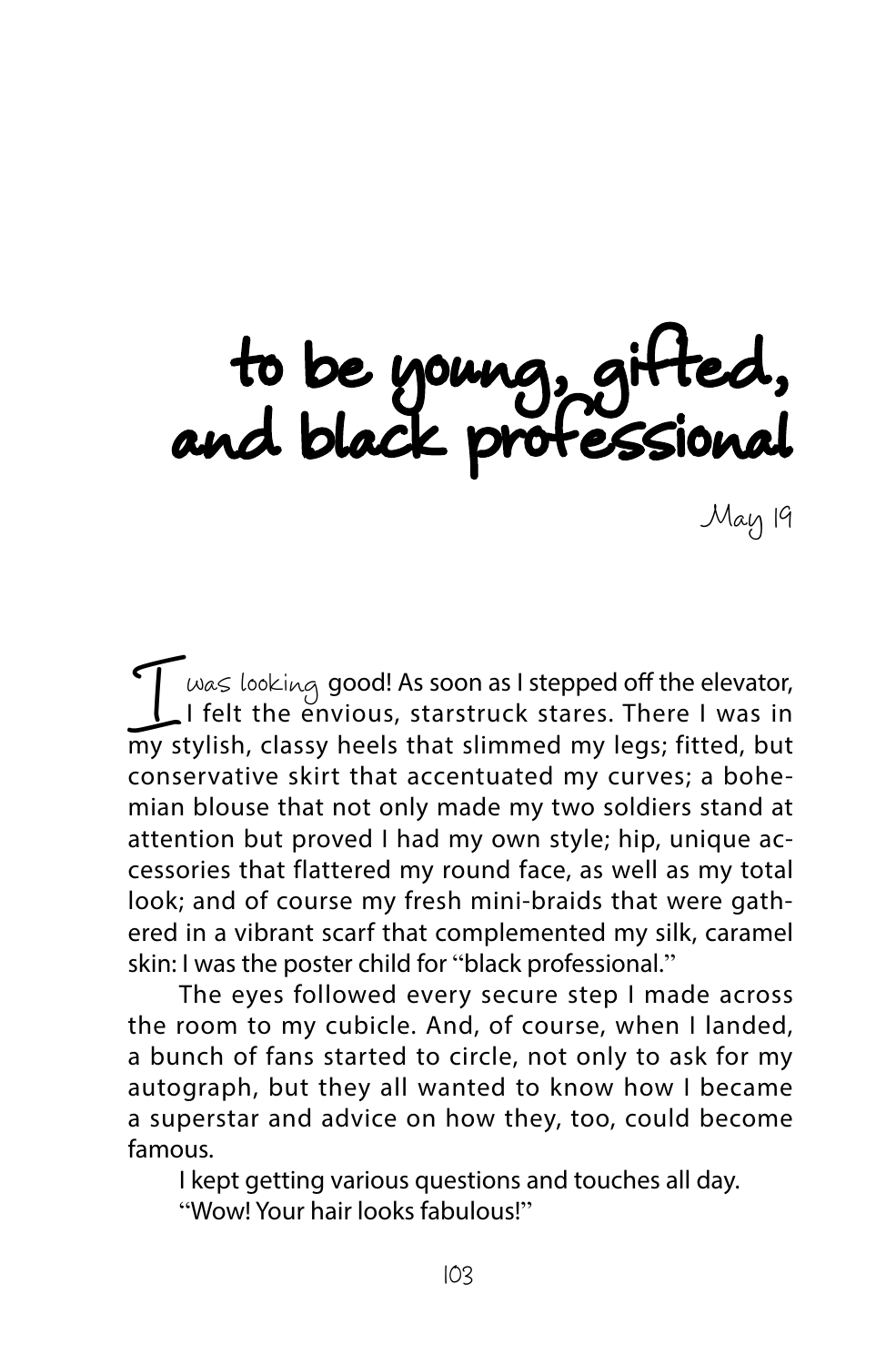"How did you do that?"

"How did you grow your hair that fast?"

"Did it hurt?"

I felt like a newborn that everyone wanted a chance to hold. I didn't mind. I kinda enjoyed the attention. But instead of just taking their turn to touch the hair and say, "That's nice," some of course had to tickle and pry until I became agitated.

Of course, the first comment was from nosy Lisa.

"You look just like that singer, uh, Brandy. How did they do that?" Lisa asked.

"It's just braided into my hair," I answered.

"Oh! At first I thought that maybe you had a secret on how to grow hair."

"No, my real hair is still the same length," I explained.

"What do you mean real hair? So, this isn't your hair?"

It's funny, they know every lyric to our music and all the dance steps from our videos, but whenever it involves something they can't learn or enjoy, they're ignorant. But to be fair, I guess, why would they know? I don't know the number for the "perfect" shade of blond. However, I don't become bitter or envious when I'm not invited to the blond convention. And I'm not totally ignorant to the maintenance of white hair. So, why can't they have just a little knowledge of mine? I know it's not important, but hell, we all had to learn algebra.

"It's so pretty! Can I touch it?" "Sure."

As Paige ran her fingers through my hair, she professed, "Ooh, it feels so soft and silky, so real."

"It is real."

"How is it real?"

"It's human hair," I explained.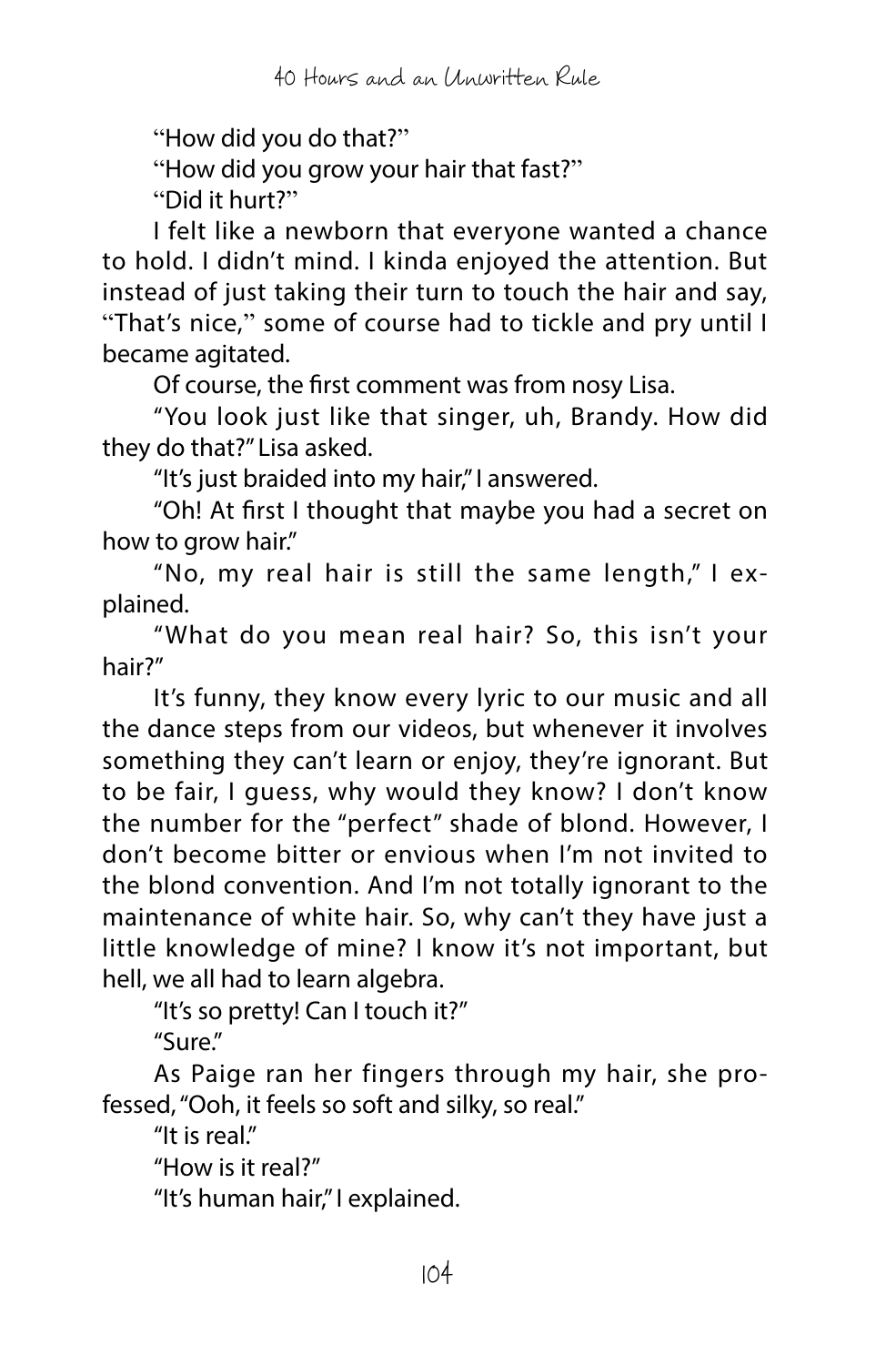"How do they do that?"

"I don't know. It comes in a package."

"Do you think I could sell some of my hair and have it packaged?" she wondered.

"I don't know."

"How much do you think I can get for my hair? It's just as long as this. Actually, mine may even be silker."

"I don't know," I said again.

And don't you just hate when you have to explain the process, like you have a cosmetologist license? Later in the morning, Diane asked her round of questions.

"You look gorgeous! How long did that take?" Diane asked.

"Sixteen hours."

"When did you sleep?"

"It wasn't a straight sixteen hours. We took breaks."

"But did you have to sit still?" she asked.

"Yeah, while she was braiding."

"And how did she do it exactly?"

"It's just like when you braid your hair," I explained. "And then she just braided the human hair into mine. Afterward, she glued the ends so it doesn't come apart."

"Oh, that isn't all your hair?"

See what I mean. It was explanation after explanation. I think I told the story more than a child hears the word no. But school was far from over. Weaves 202 was too advanced for some people so I eventually had to teach Black Hair 101.

"That's amazing! But, can you shampoo it everyday?" Miranda asked.

"Why would I wash it every day?"

I knew where this was going, but I decided to play along.

"Don't you shampoo your own hair every day?" she asked.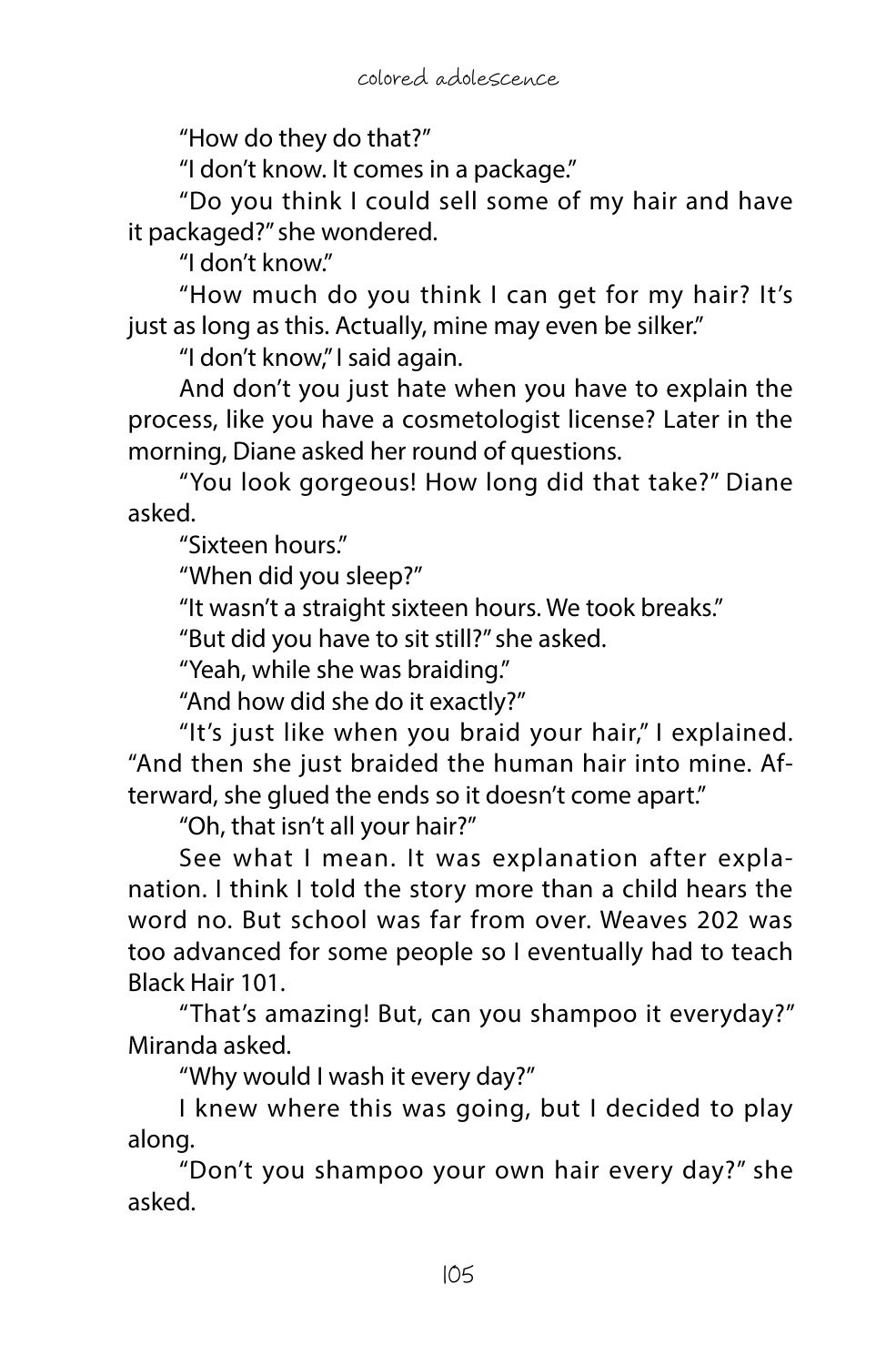"No."

"What? How do you not wash your hair every day?" she asked, disgusted.

"Black women don't have to wash our hair everyday because our hair isn't as oily as white hair."

She was somewhat disgusted. "Arrgh! That's gross. Doesn't it smell?"

 $''$ No."

"Doesn't it get dirty?"

"See, you have oily hair. So, when you wash your hair every day, you still have oil," I started to explain, "but I don't. So, if I washed my hair every day, it would strip the little oil that I do have. And it's no big deal because our hair is used to not being shampooed everyday."

Suddenly she had discovered a conventional method that she, too, could possibly try. "Well, maybe I should stop shampooing my hair every day. It's been really dry lately."

"I don't know."

Will that school bell ring? I'm so tired of teaching the slow children.

My mama used to say, "be careful what you wish for," and she is so right. I was soon faced with the valedictorian of black knowledge, Amy.

"It's so beautiful! So, how long does that last?"

"About three months," I answered for the tenth time.

"Wow! That's great that you don't have to do anything for three months. I remember when I tried to do that to my hair. It didn't even last two days. The braids wouldn't stay. Probably because your hair is thicker than mine."

"Maybe," I said, shrugging.

"So, what do you do when you sleep?"

Oh, a question for me? I thought you knew.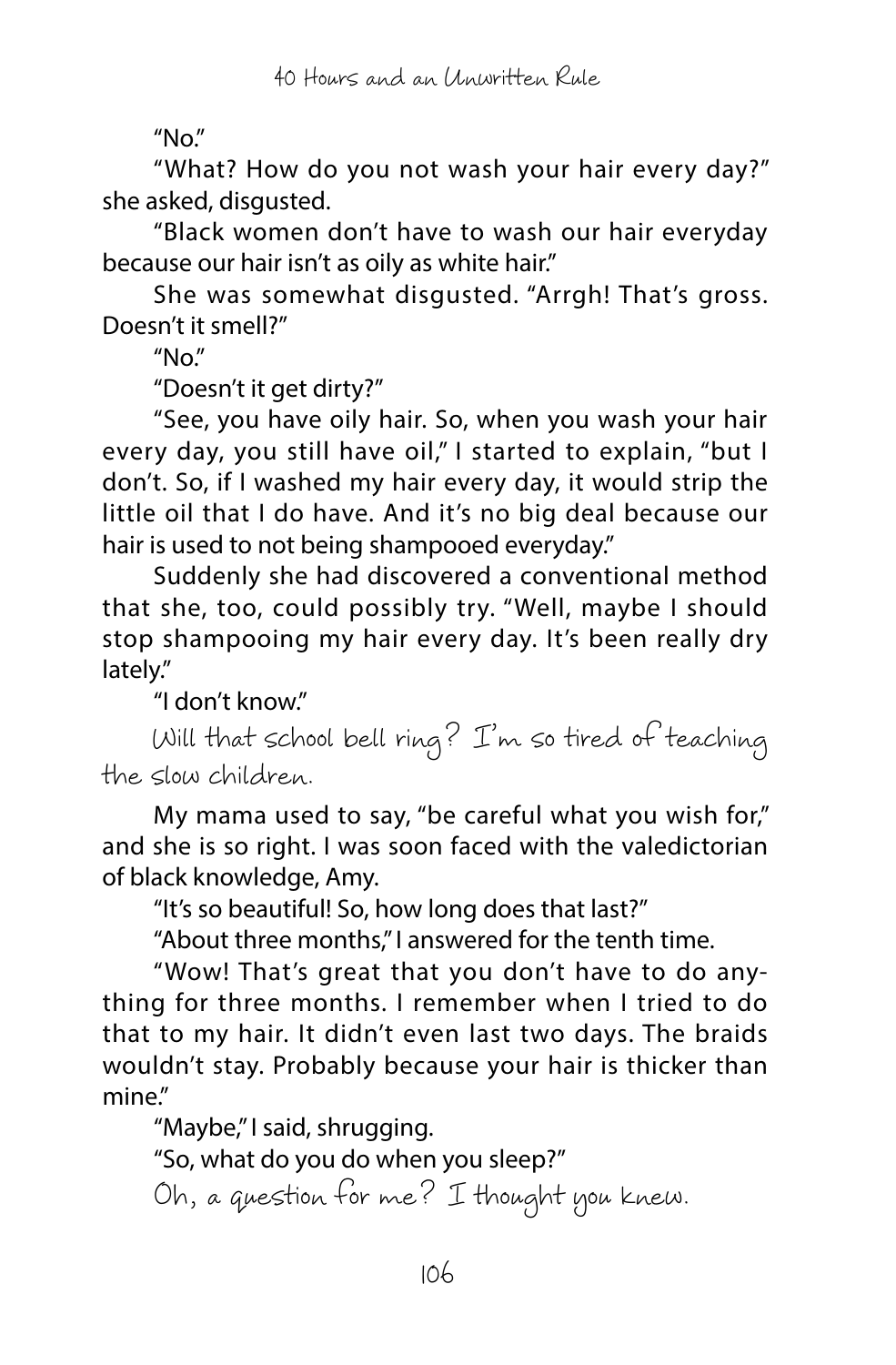"I just sleep with a scarf."

"Maybe I can try it again. Do you think it will work this time?"

"What?"

"You know, braiding my hair," she said.

Do you tell her what she wants to hear or what she needs to hear?

"Umm."

"Well, you know, Bo Derek started it all," she exclaimed.

You have to know when to pick your battles, and this is one where I just can't walk away.

"Excuse me?" I asked.

"Didn't you see the movie Ten?"

"Yeah, but who do you think Bo Derek stole it from?"

"If I'm not mistaken, she started it," she insisted.

"Actually, she didn't. Braiding was around decades before Bo Derek. It originated in Africa."

"Are you sure?"

"Positive."

"Oh. Well, I have to get back to work."

Some people just don't want to learn. What can you do? It was funny because after that discussion, no one approached me for the rest of the day to compliment my new hairdo. I'm sure that Amy had told the entire floor about my resistance to accept that their ancestors had created "everything." That was probably why Kathy got involved.

"Can I talk to you for a moment?" Kathy asked.

"Sure."

"It's about, how can I put this? I'm not sure if you're dressed appropriately for our work environment."

"What do you mean? I wasn't aware that there was